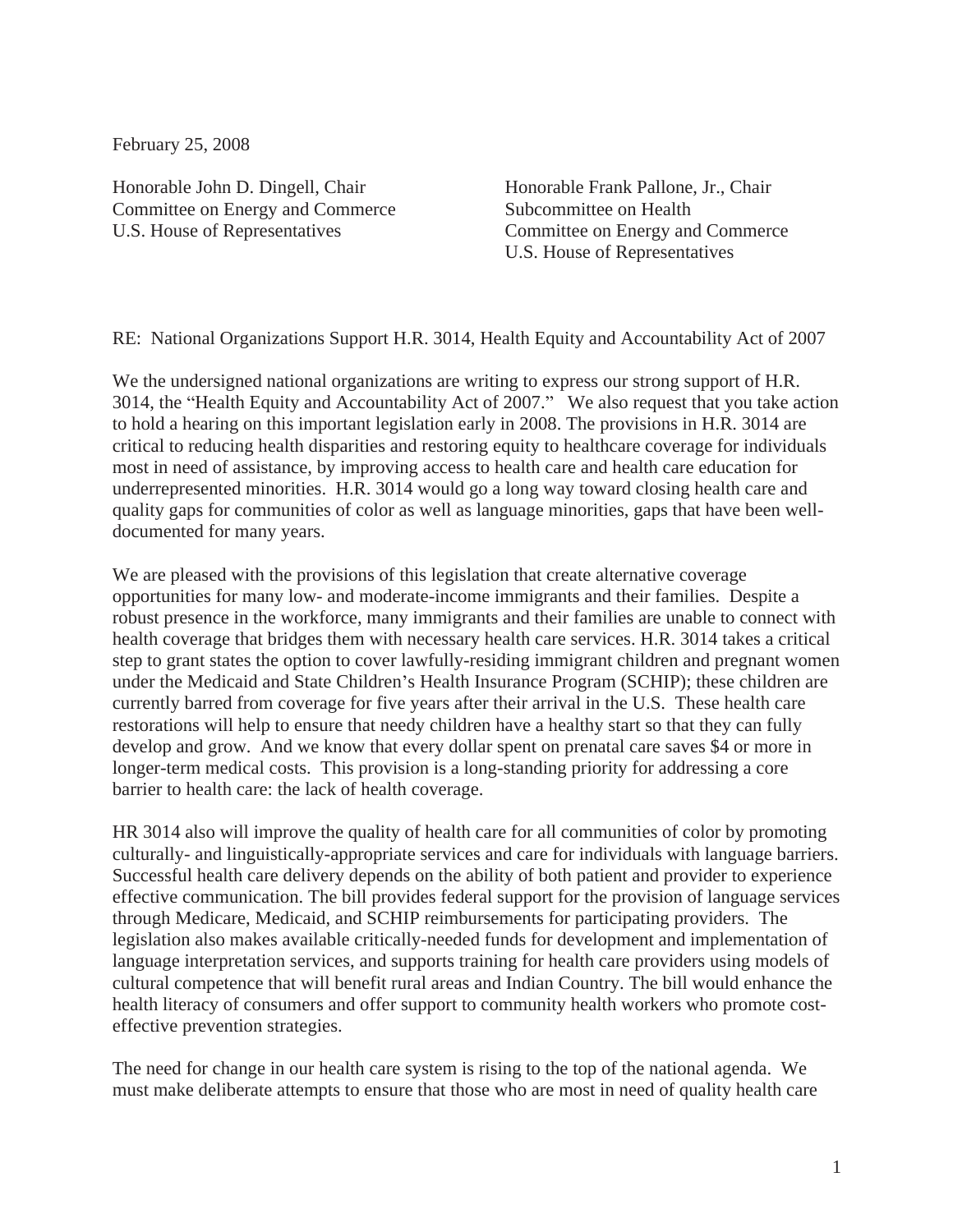services are included. We cannot continue to leave critical communities behind. H.R. 3014 addresses many of the most important causes of unequal access to health care and treatment. We urge you build upon your commitments and work together with us to pass the Health Equity and Accountability Act of 2007 as a critical part of making healthcare more accessible to everyone in our nation.

Sincerely,

American Friends Services Committee American Humane Association American Public Health Association Americans for Democratic Action, Inc. Asian & Pacific Islander American Health Forum Asian American Justice Center Association of Asian Pacific Community Health Organizations Association of Farmworker Opportunity Programs Campaign for America's Future Catholic Health Association of the U.S. Child Welfare League of America Coalition on Human Needs Community Action Partnership Easter Seals Families USA Farmworker Justice First Focus Hebrew Immigrant Aid Society (HIAS) Japanese American Citizens League Jewish Council on Public Affairs League of United Latin American Citizens (LULAC) Mexican American Legal Defense and Educational Fund (MALDEF) Migrant Legal Action Program National Advocacy Center of the Sisters of the Good Shepherd National Alliance to End Homelessness National Asian Pacific American Women's Forum National Association of Community Health Centers National Association of Public Hospitals and Health Systems National Center for Law and Economic Justice National Council of Jewish Women National Council of La Raza National Health Law Program (NHeLP) National Hispanic Council on Aging National Hispanic Medical Association National Immigration Law Center National Korean American Service & Education Consortium (NAKASEC) National Latina Institute for Reproductive Health National Organization for Women